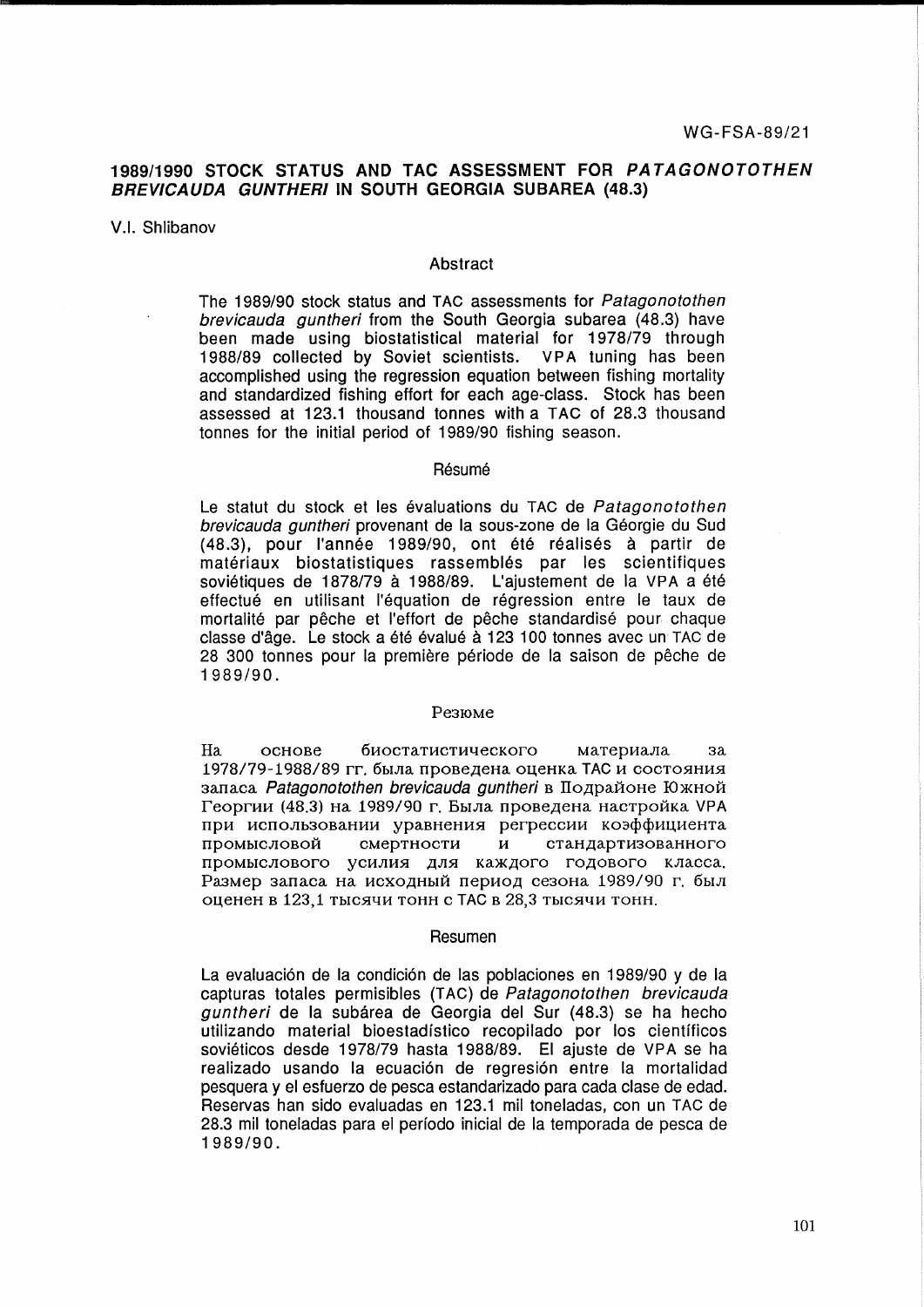### 1. BACKGROUND DATA

### 1.1 The Fishery

Over a period of eleven years the largest catches of Patagonian rockcod (Patagonotothen brevicauda guntheri) occurred during the 1980/81 and 1981/82 seasons (SC-CAMLR-VII, Annex 5). In the following years catches varied from 5 to 16 thousand tonnes but on the whole remained steady within a range of 10.5 to 13.4 thousand tonnes. In 1988/89, since the introduction of catch limits, Soviet vessels landed 13 016 tonnes of P.b. guntheri.

# 1 .2 Age Composition of Catches

Data for the 1978/79 to 1987/88 seasons are taken from the document WG-FSA-89/5 from the Working Group on Fish Stock Assessment. Age composition of the 1988/89 catch is calculated using an age/length key for the last quarter of 1988 and comprehensive measurements taken in December 1988 and January 1989. Data on age composition of catches are given in Table 1.

# 1.3 Catch-Per-Unit Fishing Effort and Fishing Effort

The largest catch-per-unit-effort occurred in 1978/79, the first fishing season (Table 2), followed by a marginal decline in catches to a level which remained steady until 1984/85. The next three years witnessed a decline in catch-per-unit, although in 1988/89 this indicator rose to the average level of previous years.

Soviet BRMT (large refrigerator trawler) was used in assessments as a standard type of fishing vessel. Catch-per-unit-effort data for the seasons 1978/79 to 1988/89 were used. Values for standardized fishing effort are derived from the division of total catch-per-season by the value of catch-per-unit-effort of a standard vessel. These values are presented in Table 2.

# 1 .4 Mean Fish Mass by Age-Group

There are no data on fish mass for the 1979/80 season. Weight values from Bertalanffy's weight-growth equation were used in the calculations for this period. Due to an absence of data for 1984/85, mean mass by age-groups has been taken from the previous season's data. A substantial increase in the fish mass of older age-groups was noted in subsequent years. Weight of fish of age-group one for 1988/89 was corrected to the mean value of previous years (5.3 grams).

The values of mean mass by age and fishing season are given in Table 3.

#### 2. PARAMETERS

# 2.1 Natural Mortality Rate

Calculations of natural mortality rates by various methods produced the following results (Shlibanov, in press):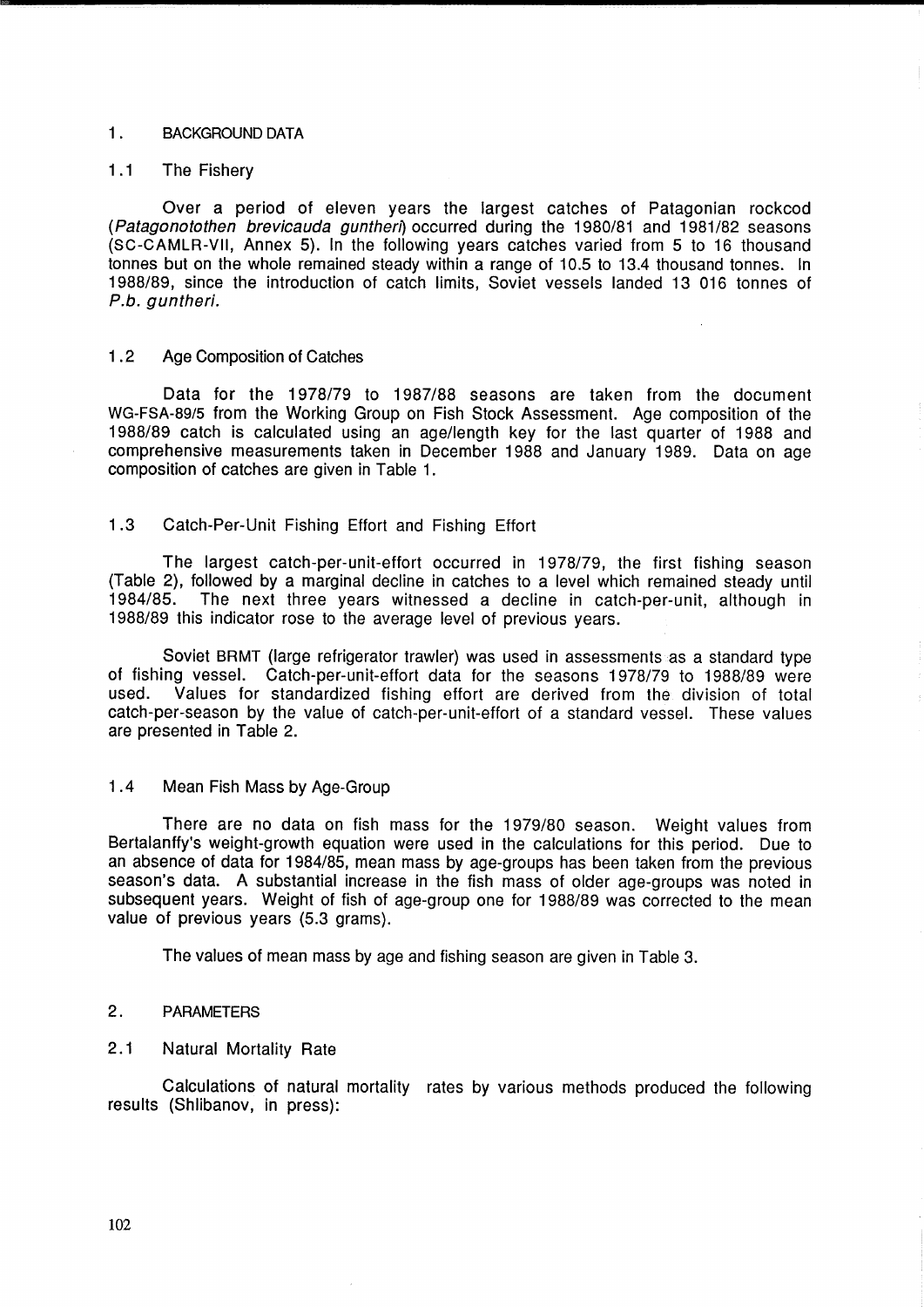| $\bullet$      | Baranov method                | 0.83 |
|----------------|-------------------------------|------|
| $\blacksquare$ | Beverton/Holt method          | 0.94 |
| $\bullet$      | Beverton/Holt integral method | 0.84 |
| $\bullet$      | Chapman/Robson method         | 1.06 |
| $\bullet$      | Rikhter/Efanov method         | 0.63 |
| $\bullet$      | Alverson/Carney method        | 0.73 |

The majority of these methods, with the exception of Rikhter/Efanov, are based on length-age composition data on the population of P.b. guntheri fished for the first time (i.e. based on identical factual material). Thus M varies from 0.73 to 1.06. For this calculation the value  $M = 0.9$  is assumed.

### 2.2 Age at Sexual Maturity

According to Lisovenko and Pinskaya's data (1987), 50% of fish reach sexual maturity at a length of 15.6 to 16.5 cm, while semi-mature specimens are first noticed at a length of 11 to 13 cm at an age of two years. Our studies indicate that mass maturation of P.b. guntheri occurs in the summer-autumn period when a length of 12 to 14 cm, which corresponds to the age of 2.5 years, is reached.

#### 3. STOCK ASSESSMENT USING VPA

The VPA calculations were tuned by applying the formula of regression between fishing mortality rates and standardized fishing effort. At the final stage of the integration process the coefficients of correlation between these values were:

| Age-Group                     |         |      |      |      | Ð.   |      |
|-------------------------------|---------|------|------|------|------|------|
| Coefficient of<br>Correlation | $-0.13$ | 0.44 | 0.71 | 0.82 | 0.76 | 0.81 |

Calculated fishing mortality rates, abundance and biomass coefficients are presented in Tables 4,5 and 6 respectively.

Abundance estimation of age-group one for the last fishing season has been corrected to the mean value over the previous years.

The stock size of P.b. guntheri for 1988/89 has been estimated at 117.5 thousand tonnes.

### 4. YIELD-PER-RECRUIT

The calculation of yield-per-recruit using Thompson and Bell's method is given in Table 7. The following values were used in calculations:

$$
F_{MSY} = 1.90; F_{0.1} = 1.12
$$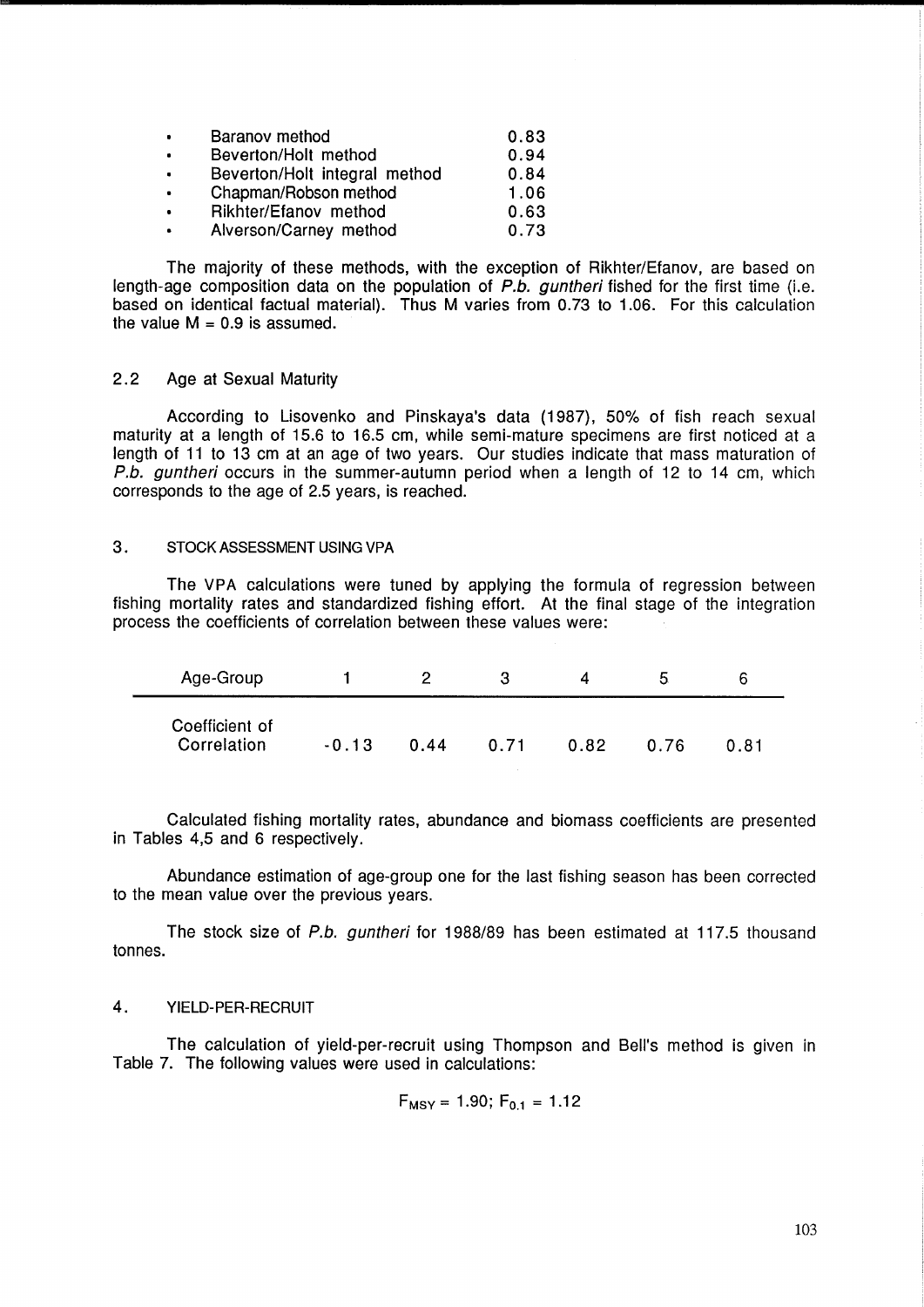#### 5. TAC ASSESSMENT FOR 1989/90

Calculation of TAC was done with the following assumptions:

- mean fish mass is maintained at the 1989/90 level;
- rate of partial recruitment for 1978/79 to 1988/89 was calculated using fishing mortality rates;
- abundance of age-group one is assumed to be at a level of the mean value over  $\bullet$ previous years; and
- total fishing mortality rate for 1989/90 will be at a level of  $F_{0.1}$ .  $\bullet$

Results of the TAC assessment are detailed in Table 8.

Within these parameters the stock size of P.b. guntheri at the beginning of the 1989/90 season is estimated at 123.1 thousand tonnes. TAC in 1989/90 is 28.3 thousand tonnes.

#### **REFERENCES**

- CCAMLR. 1989. Analyses carried out during the 1988 Meeting of the Working Group on Fish Stock Assessment. WG-FSA-88/S.
- LlSOVENKO, L.A. and I.A. PINSKAYA. 1987. On the Breeding of Patagonotothen brevicauda guntheri in the Shag Rocks Area of the Scotia Sea. Theses of Reports of the Second All-Union Meeting "Natural Resources of the Southern Ocean and Problems of their Rational Exploitation". Kerch. pp. 138-129.
- SHLlBANOV, V.I. (In print). Growth and Natural Mortality of Patagonotothen brevicauda guntheri of the shelf of Shag Rocks.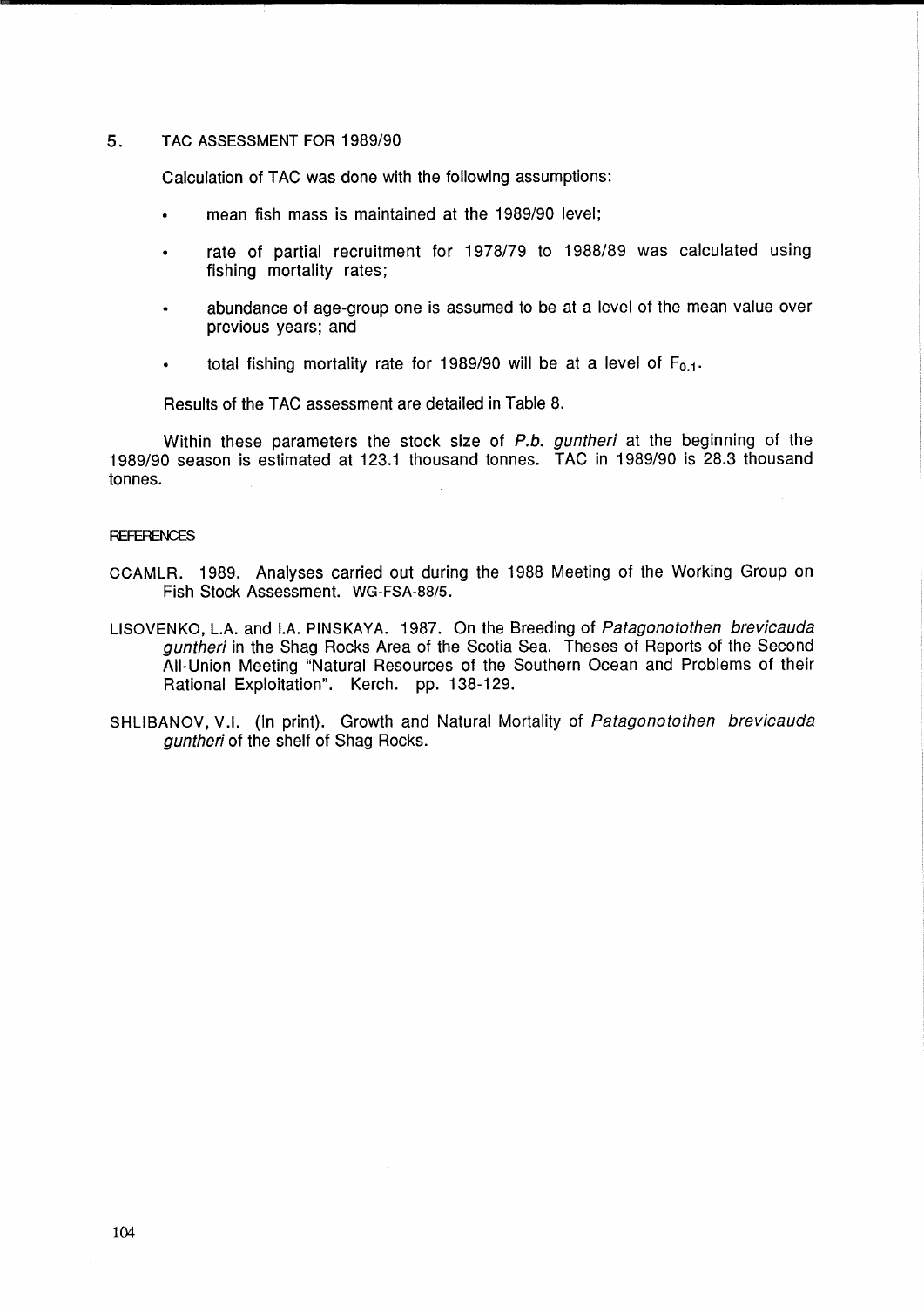| Age-Group |         |         |        |        |         | <b>Fishing Seasons</b> |         |         |         |         |         |
|-----------|---------|---------|--------|--------|---------|------------------------|---------|---------|---------|---------|---------|
|           | 1978/79 | 1979/80 | 980/81 | 981/82 | 1982/83 | 1983/84                | 1984/85 | 1985/86 | 1986/87 | 1987/88 | 1988/89 |
|           | 33.00   | 11.80   | 80.90  | 34.50  | 19.10   | 55.10                  | 84.60   | 20.80   | 2.68    | 4.00    | 0.71    |
| 2         | 274.90  | 21.30   | 467.50 | 320.30 | 46.20   | 36.20                  | 173.70  | 454.80  | 57.88   | 79.90   | 109.76  |
| 3         | 160.50  | 91.70   | 306.70 | 382.00 | 43.00   | 58.90                  | 102.60  | 77.40   | 177.31  | 238.80  | 102.15  |
| 4         | 97.90   | 84.70   | 336.10 | 232.10 | 47.30   | 125.00                 | 83.20   | 70.10   | 70.59   | 95.00   | 147.55  |
| 5         | 9.90    | 8.20    | 60.00  | 59.70  | 10.40   | 36.00                  | 18.90   | 29.40   | 15.72   | 21.10   | 3.62    |
| 6         | 6.30    | 0.90    | 6.10   | 4.70   | 1.30    | 3.20                   | 2.50    | 5.60    | 10.37   | 13.90   | 0.28    |

Table 1: Age composition of catches of P.b. guntheri in Subarea 48.3.

Table 2: Total catch, catch-per-unit fishing effort of a BRMT type vessel and standardized fishing effort by fishing seasons.

| <b>Fishing Season</b> | <b>Total Catch</b><br>(thousand tonnes) | Yield-Per-Recruit | Fishing Effort |
|-----------------------|-----------------------------------------|-------------------|----------------|
| 1978/79               | 16.2                                    | 50.2              | 322.8          |
| 1979/80<br>1980/81    | 8.6<br>40.8                             | 46.1<br>44.7      | 186.4<br>912.1 |
| 1981/82               | 35.3                                    | 43.4              | 814.3          |
| 1982/83               | 5.7                                     | 39.7              | 143.5          |
| 1983/84               | 12.8                                    | 44.9              | 285.3          |
| 1984/85               | 12.6                                    | 42.4              | 297.3          |
| 1985/86               | 16.2                                    | 26.2              | 617.8          |
| 1986/87               | 13.0                                    | 23.4              | 556.7          |
| 1987/88               | 17.5                                    | 19.4              | 902.9          |
| 1988/89               | 13.0                                    | 37.4              | 348.0          |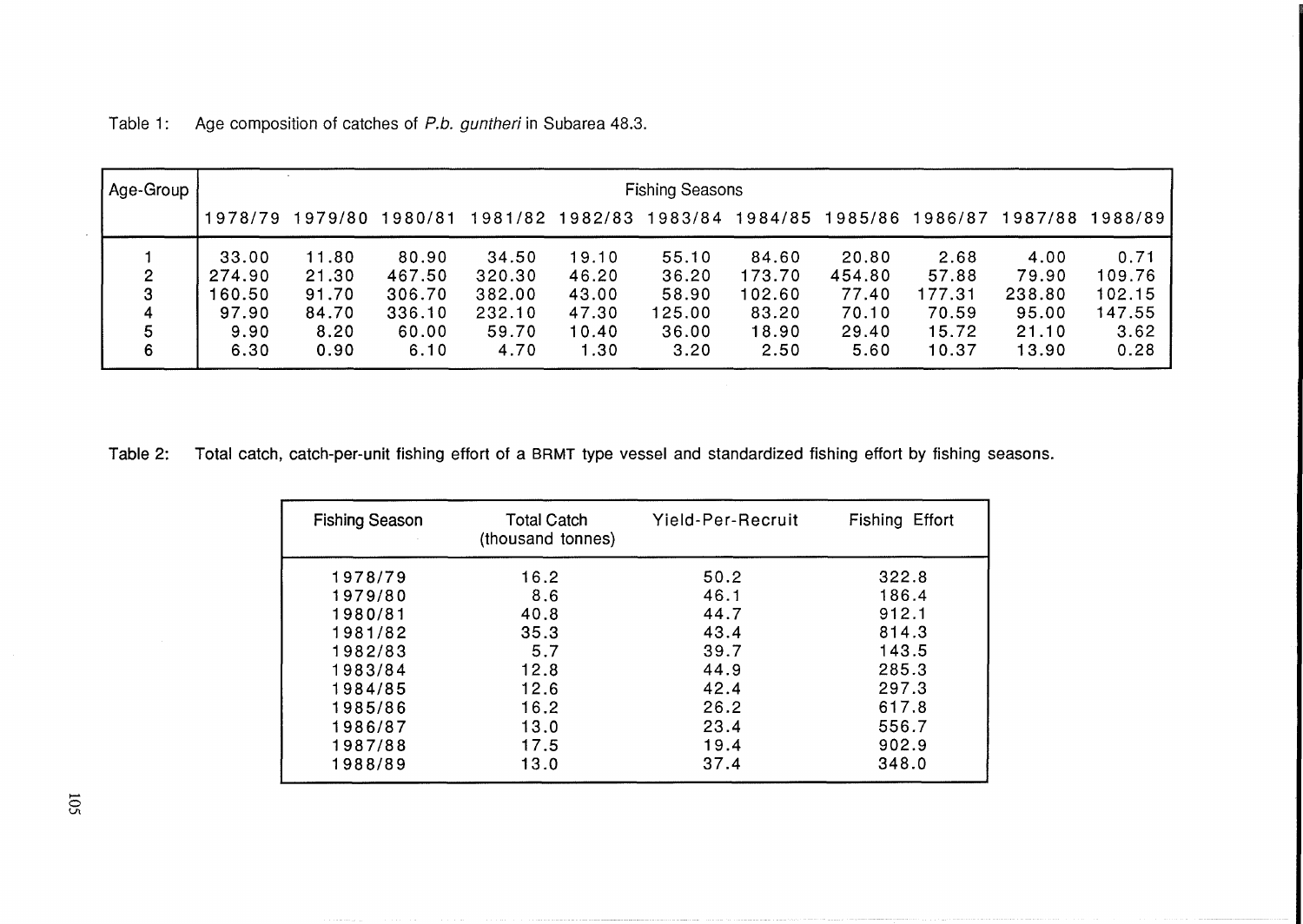|  |  |  |  | $\Xi$ Table 3: Fish mass (g) of P.b. guntheri by age-groups for 1978 to 1989. |  |  |  |  |
|--|--|--|--|-------------------------------------------------------------------------------|--|--|--|--|
|--|--|--|--|-------------------------------------------------------------------------------|--|--|--|--|

| Age-Group |         |         |         |         |         | <b>Fishing Seasons</b> |         |         |         |         |          |
|-----------|---------|---------|---------|---------|---------|------------------------|---------|---------|---------|---------|----------|
|           | 1978/79 | 1979/80 | 1980/81 | 1981/82 | 1982/83 | 1983/84                | 1984/85 | 1985/86 | 1986/87 | 1987/88 | 1988/89  |
|           | 5.30    | 5.30    | 5:30    | 5.50    | 6.00    | 5.70                   | 5.70    | 4.50    | 5.30    | 5.30    | $10.00*$ |
| 2         | 13.50   | 13.50   | 14.00   | 11.50   | 14.50   | 13.30                  | 13.30   | 14.50   | 20.70   | 23.30   | 14.70    |
| 3         | 25.20   | 25.20   | 27.30   | 21.60   | 28.50   | 25.80                  | 25.80   | 22.50   | 31.60   | 37.90   | 32.80    |
| 4         | 39.00   | 39.00   | 37.00   | 42.50   | 39.00   | 39.60                  | 39.60   | 36.30   | 60.30   | 59.50   | 52.00    |
| 5         | 51.70   | 51.70   | 46.30   | 58.50   | 51.50   | 52.10                  | 52.10   | 49.50   | 95.10   | 90.00   | 87.30    |
| 6         | 72.70   | 72.70   | 66.30   | 90.00   | 69.50   | 77.30                  | 77.30   | 57.00   | 137.20  | 130.00  | 120.00   |

\* Determined from one specimen.

 $\sim$ 

Table 4: Fishing mortality rates for P.b. guntheri in Subarea 48.3.

| Age-Group |         |         |         |        |         | <b>Fishing Seasons</b> |         |         |         |        |         |
|-----------|---------|---------|---------|--------|---------|------------------------|---------|---------|---------|--------|---------|
|           | 1978/79 | 1979/80 | 1980/81 | 981/82 | 1982/83 | 1983/84                | 1984/85 | 1985/86 | 1986/87 | 987/88 | 1988/89 |
|           | 0.0057  | 0.0020  | 0.0165  | 0.0074 | 0.0055  | 0.0212                 | 0.0231  | 0.0034  | 0.0007  | 0.0013 | 0.0093  |
| 2         | 0.0867  | 0.0090  | 0.2107  | 0.1749 | 0.0248  | 0.0259                 | 0.1792  | 0.3579  | 0.0234  | 0.0560 | 0.0886  |
| 3         | 0.2330  | 0.0773  | 0.3757  | 0.6122 | 0.0657  | 0.0817                 | 0.1988  | 0.2409  | 0.5239  | 0.2689 | 0.1977  |
| 4         | 0.8894  | 0.4099  | 1.1184  | 1.5359 | 0.3050  | 0.6282                 | 0.3428  | 0.4510  | 0.8771  | 1.7980 | 0.6113  |
| 5         | 0.8723  | 0.3660  | .6682   | 1.9344 | 0.5602  | 1.0091                 | 0.4012  | 0.4354  | 0.3797  | 2.6476 | 0.7069  |
| 6         | 0.8820  | 0.3888  | 8999.∣  | 1.7440 | 0.4306  | 0.8170                 | 0.3730  | 0.4441  | 0.6290  | 2.2266 | 0.6597  |

.....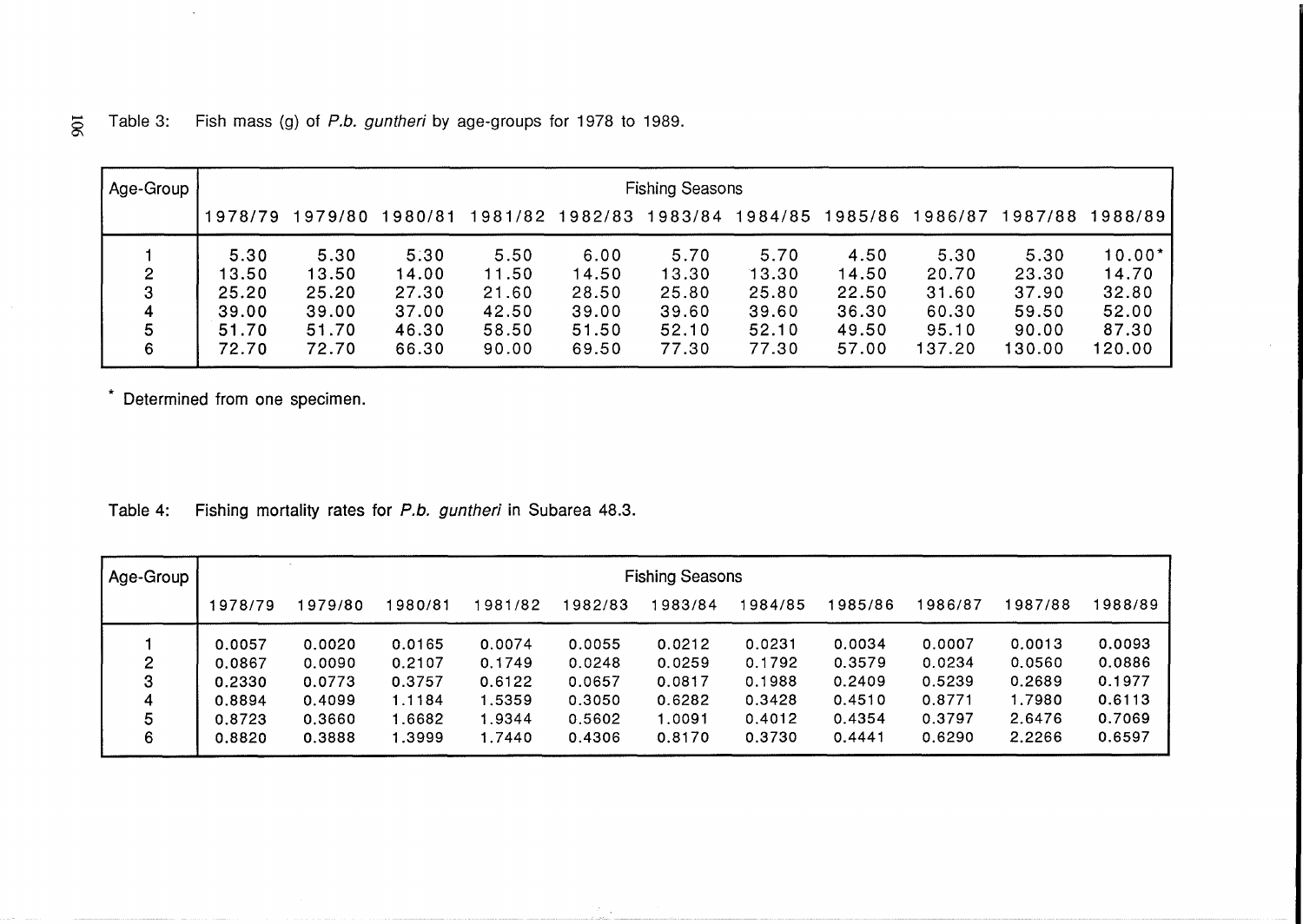| Age-Group |         |         |          |          |         | <b>Fishing Seasons</b> |         |          |          |         |         |
|-----------|---------|---------|----------|----------|---------|------------------------|---------|----------|----------|---------|---------|
|           | 1978/79 | 1979/80 | 980/81   | 1981/82  | 1982/83 | 1983/84                | 1984/85 | 1985/86  | 1986/87  | 1987/88 | 1988/89 |
|           | 8869.62 | 9057.55 | 7472.55  | 7070.36  | 5308.27 | 3981.80                | 5620.87 | 9359.16  | 5450.93  | 4814.57 | 116.68  |
| 2         | 4986.05 | 3585.78 | 3675.25  | 2988.29  | 2853.33 | 2146.41                | 1584.96 | 2233.20  | 3792.33  | 2214.53 | 1954.99 |
| 3         | 1151.11 | 1858.75 | 1444.74  | 1210.42  | 1019.93 | 1131.64                | 850.39  | 538.70   | 634.78   | 1506.22 | 851.30  |
| 4         | 236.47  | 370.72  | 699.49   | 403.41   | 266.81  | 388.31                 | 423.99  | 283.40   | 172.13   | 152.84  | 468.02  |
| 5         | 24.23   | 39.50   | 100.04   | 92.94    | 35.31   | 79.96                  | 84.23   | 122.35   | 73.40    | 29.11   | 10.29   |
| 6         | 15.30   | 4.12    | 11.14    | 7.67     | 5.46    | 8.20                   | 11.85   | 22.93    | 32.18    | 20.41   | 0.84    |
| Total     | 5282.80 | 4916.40 | 13403.20 | 11773.10 | 9489.20 | 7736.30                | 8576.30 | 12559.70 | 10155.70 | 8737.70 | 3402.10 |

Table 5: Abundance (millions of specimens) of P.b. guntheri in Subarea 48.3.

Table 6: Biomass (thousands of tonnes) of P.b. guntheri in Subarea 48.3.

| Age-Group |         | <b>Fishing Seasons</b> |         |         |         |       |                 |         |         |         |         |  |
|-----------|---------|------------------------|---------|---------|---------|-------|-----------------|---------|---------|---------|---------|--|
|           | 1978/79 | 1979/80                | 1980/81 | 1981/82 | 1982/83 |       | 1983/84 1984/85 | 1985/86 | 1986/87 | 1987/88 | 1988/89 |  |
|           | 47.0    | 48.0                   | 39.6    | 38.9    | 31.8    | 22.7  | 32.0            | 42.1    | 28.9    | 25.5    | 35.5    |  |
| 2         | 67.3    | 48.4                   | 51.4    | 34.4    | 41.4    | 28.5  | 21.1            | 32.4    | 77.2    | 51.6    | 28.7    |  |
| 3         | 29.0    | 46.8                   | 39.4    | 26.1    | 29.1    | 29.2  | 21.9            | 12.1    | 20.0    | 57.1    | 27.9    |  |
| 4         | 9.2     | 14.4                   | 25.9    | 17.1    | 10.4    | 15.4  | 6.8             | 10.3    | 10.4    | 9.1     | 24.3    |  |
| 5         | 1.2     | 2.0                    | 4.6     | 5.4     | 1.8     | 4.2   | 4.4             | 6.1     | 7.0     | 2.6     | 0.9     |  |
| 6         | 1.1     | 0.3                    | 0.7     | 0.7     | 0.4     | 0.6   | 0.9             | 1.3     | 4.4     | 2.6     | 0.1     |  |
| Total     | 154.9   | 160.1                  | 161.7   | 122.7   | 114.9   | 100.6 | 97.1            | 104.3   | 147.9   | 148.6   | 117.5   |  |

 $52$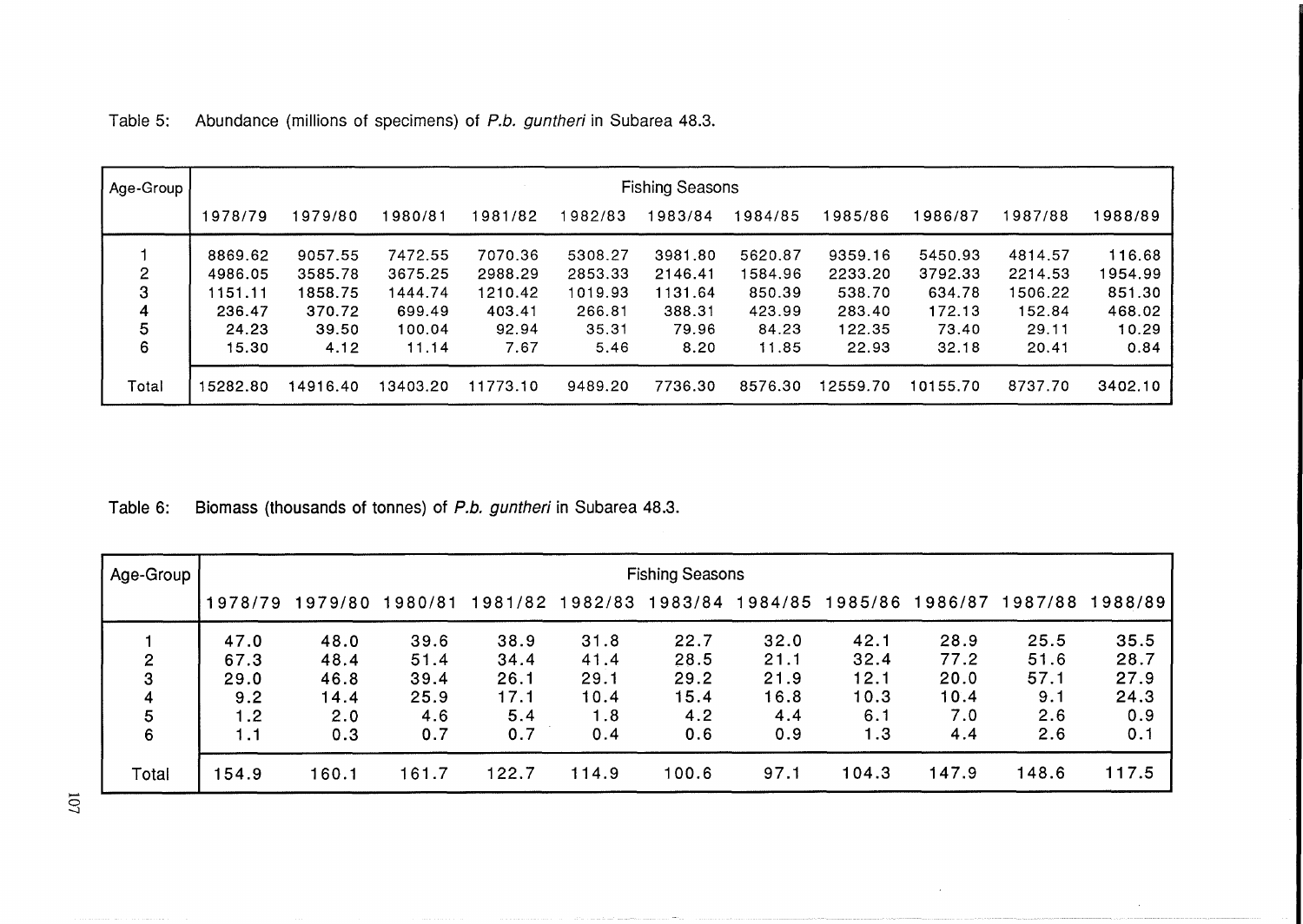| $\equiv$ Table 7: | Yield-per-recruit values (Thompson/Bell method). |  |  |
|-------------------|--------------------------------------------------|--|--|
|                   |                                                  |  |  |

| F    | Y/R    |      | Y/R    |
|------|--------|------|--------|
| 0.20 | 0.0013 | 1.15 | 0.0035 |
| 0.40 | 0.0022 | 1.20 | 0.0035 |
| 0.50 | 0.0025 | 1.30 | 0.0036 |
| 0.60 | 0.0027 | 1.40 | 0.0037 |
| 0.70 | 0.0029 | 1.50 | 0.0037 |
| 0.80 | 0.0031 | 1.60 | 0.0038 |
| 1.00 | 0.0033 | 1.70 | 0.0038 |
| 1.05 | 0.0034 | 1.80 | 0.0039 |
| 1.10 | 0.0034 | 1.90 | 0.0039 |

Table 8: Forecast of stock status and TAC calculated using predetermined rates of fishing intensity for P.b. guntheri in Subarea 48.3. Fishing intensity in the forecast period is equal to the optimal intensity according to Gulland's method of F<sub>0.1</sub> calculation:  $F_{OPT} = 1.120.$ 

|                                  |                                                    |                                                          |                                                    | 1989                                                     |                                                    |                                                         |                                                  |                                                          |                                               | 1990                                                     |                                                  |
|----------------------------------|----------------------------------------------------|----------------------------------------------------------|----------------------------------------------------|----------------------------------------------------------|----------------------------------------------------|---------------------------------------------------------|--------------------------------------------------|----------------------------------------------------------|-----------------------------------------------|----------------------------------------------------------|--------------------------------------------------|
| Age-<br>Group                    | Natural<br>Mortality<br>Rate                       | Rate of<br>Partial<br>Recruitment                        | Average<br>Fish<br>Mass (kg)                       | F                                                        | $\mathbf C$<br>(millions)                          | N<br>(millions)                                         | B<br>(thousands)                                 | F                                                        | $\mathbf C$<br>(thousands)                    | N<br>(millions)                                          | B<br>(thousands)                                 |
| $\mathbf{2}$<br>3<br>4<br>5<br>6 | 0.900<br>0.900<br>0.900<br>0.900<br>0.900<br>0.900 | 0.0132<br>0.1827<br>1.0000<br>1.0000<br>1,0000<br>1.0000 | 0.005<br>0.015<br>0.033<br>0.052<br>0.087<br>0.120 | 0.0093<br>0.0884<br>0.1977<br>0.6113<br>0.7069<br>0.6597 | 0.71<br>109.76<br>102.15<br>147.55<br>3.62<br>0.28 | 6700.42<br>1954.72<br>851.15<br>468.05<br>10.29<br>0.84 | 35.51<br>28.73<br>27.92<br>24.34<br>0.90<br>0.10 | 0.0148<br>0.2046<br>1.1200<br>1.1200<br>1.1200<br>1.1200 | 0.34<br>4.91<br>11.48<br>7.10<br>4.34<br>0.12 | 6700.42<br>2698.97<br>727.49<br>283.97<br>103.26<br>2.06 | 35.51<br>39.67<br>23.86<br>14.77<br>9.01<br>0.25 |
|                                  |                                                    |                                                          |                                                    | Total:                                                   | 364.10                                             | 9985.40                                                 | 117.50                                           | Total:                                                   | 28.30                                         | 10516.20                                                 | 123.1                                            |

00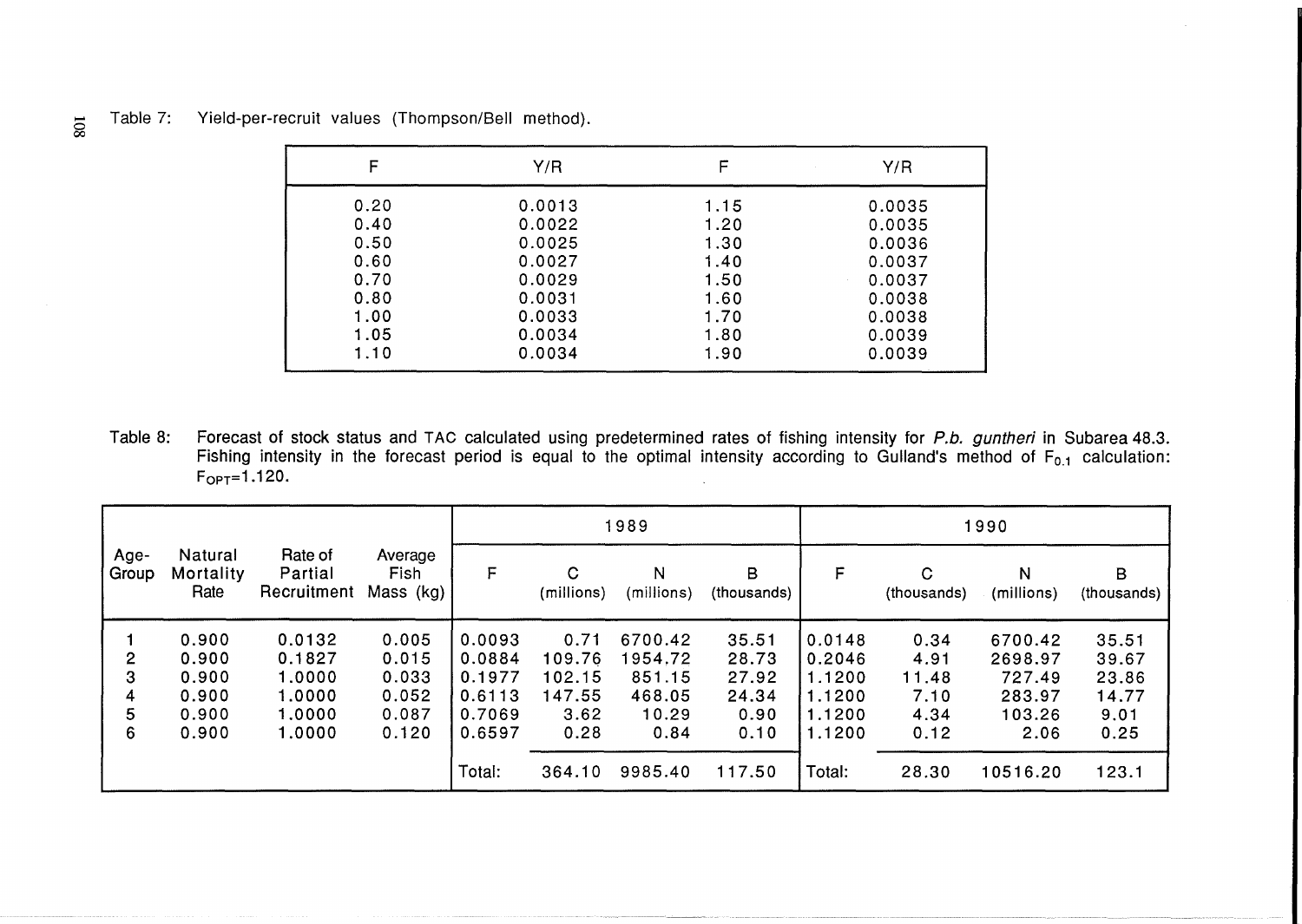### Liste des tableaux

- Tableau 1: Composition en âges des captures de P.b. guntheri dans la sous-zone 48.3.
- Tableau 2: Capture totale, capture par unité d'effort de pêche d'un navire de type BRMT et effort de pêche standardisé par saison de pêche.
- Tableau 3: Masse de poissons (g) pour P.b. guntheri, par classe d'âge, de 1978 à 1989.
- Tableau 4: Taux de mortalité par pêche de P.b. guntheri dans la sous-zone 48.3.
- Tableau 5: Abondance (en millions de specimens) de P.b. guntheri dans la sous-zone 48.3.
- Tableau 6: Biomasse (en milliers de tonnes) de P.b. guntheri dans la sous-zone 48.3.
- Tableau 7: Valeurs du rendement par recrue (méthode Thompson/Bell).
- Tableau 8: Prévision du statut du stock et du TAC de P.b. guntheri dans la sous-zone 48.3, calculée en utilisant des taux prédéterminés d'intensité de pêche. Pour la période de prévision, l'intensité de pêche est égale à l'intensité optimale selon la méthode de Gulland du calcul de  $F_{0,1}$ :  $F_{\text{OPT}} = 1,120.$

#### Список таблиц

- $Ta6$ лица 1: Возрастной состав уловов *P.b. quntheri* в Подрайоне 48.3.
- Таблица 2: 0бщий вылов, улов на единицу промыслового усилия по данным судна типа БРМТ и стандартизованное промысловое усилие по npOMbICJIOBbIM ce30HaM.
- Таблица 3: Bec особей P.b. quntheri (г) по возрастным группам за 1978-1989 г.
- Таблица 4: Коэффициенты промысловой смертности P.b. guntheri в Подрайоне 48.3.
- Таблица 5:  $U$ исленность (миллионы экземпляров) P.b. gunther и в Подрайоне48.3.
- Таблица 6: Биомасса (тысячи тонн) P.b. guntheri в Подрайоне 48.3.
- Таблина 7: Оценочные величины улова на единицу пополнения (метод TOMnCOHa-EeJIJIa).
- Прогноз ТАС и состояния запаса, рассчитанные с использованием Таблица 8: заданных коэффициентов интенсивности промысла P.b. quntheri в Подрайоне 48.3. В соответствии с методом Галланда вычисления  $F_{0.1}$  интенсивность промысла в прогнозируемый период равна оптимальной интенсивности: F<sub>OPT</sub>=1,120.